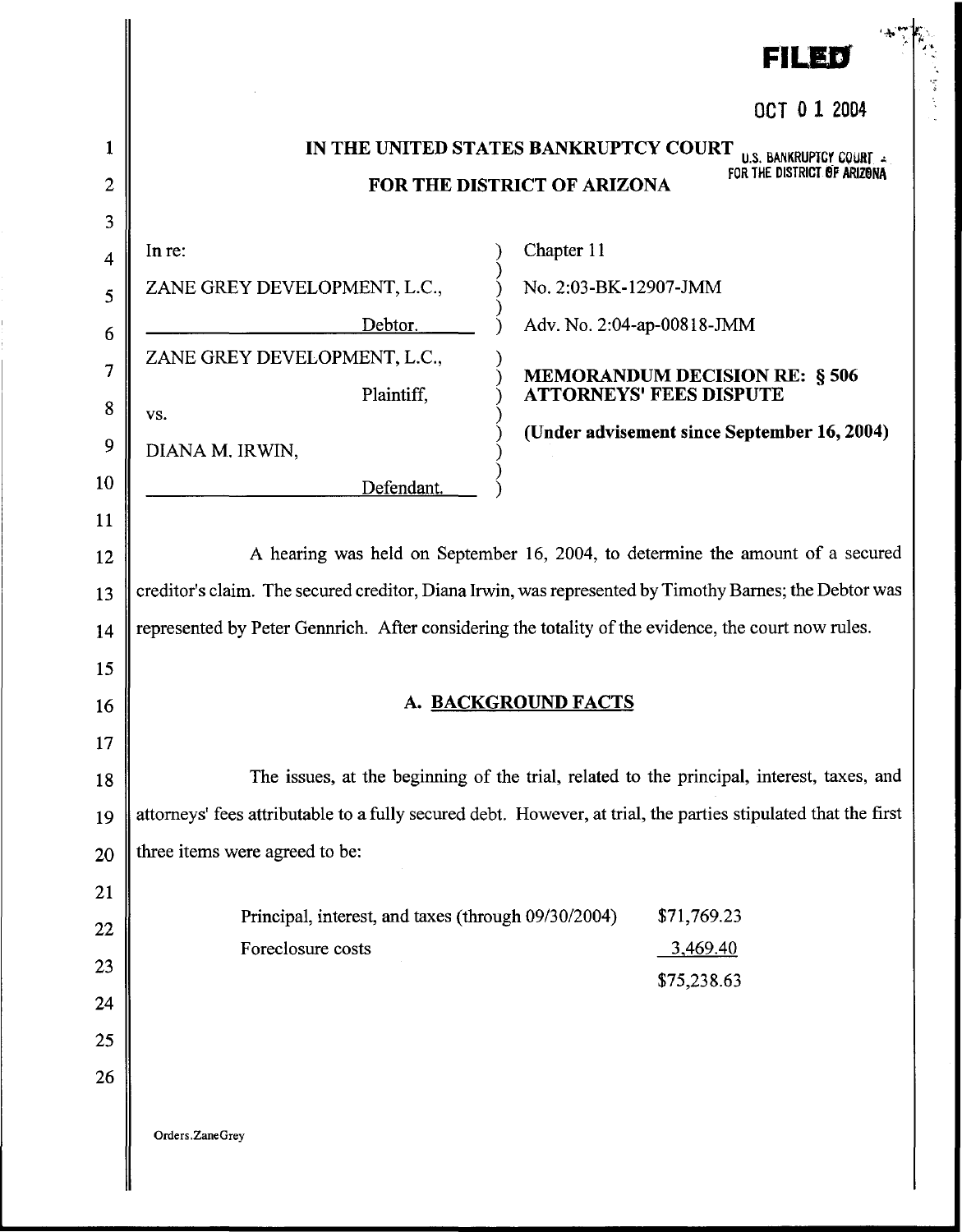1 After this stipulation, the issues were narrowed to one: what is the reasonable amount of attorneys' fees 2 to be added to the above sum, representing an expense incurred that was caused by the Debtor's admitted 3 default and its filing of the instant Chapter II case?

11

12

13

14

15

16

17

18

4 The creditor submitted three exhibits, all being the billings submitted by the three law 5 firms that have represented her in this case. No testimony from any of the attorneys who worked on the 6  $\parallel$  case was presented either orally or in writing.

7 This bankruptcy proceeding commenced on July 23, 2003. The secured creditor's legal 8 representation began on August 11, 2003. The period of representation for which compensation is sought 9  $\parallel$  ran from August 11, 2003, to and through August 31, 2004. The general information, concerning this 10 || representation, is:

Law Firm Mohr Hackett Allen & Sala Timothy Barnes TOTALS Period of Ex. Representation IO August II, 2003 - April 7, 2004 11 April22- April30, 2003 12 May 4 - August 31, 2004 No. of Fees<br>Attys Charged Hours Attys Charged 106 5 \$12,154 4 1 666 54 I 9,959 164 \$22,779

19 This bankruptcy case has proceeded in a relatively routine fashion. It is a small case, in 20 terms of chapter 11, involving a small parcel of investment raw land. The secured creditor's principal 21 **balance is only \$31,964.74 (Ex. 31).** It began originally as a \$40,000 promissory note (Debtor's Ex. 1).

22 The Debtor's plan, confirmed on September 16, 2004, calls for the full payoff of the 23 Secured debt within 90 days after the plan's effective date. This payoff is to be accomplished either 24 If through a new loan or the principal's infusion of capital. If this does not occur, the secured creditor may 25 conclude its duly-noticed trustee's sale, and all stays are lifted.

26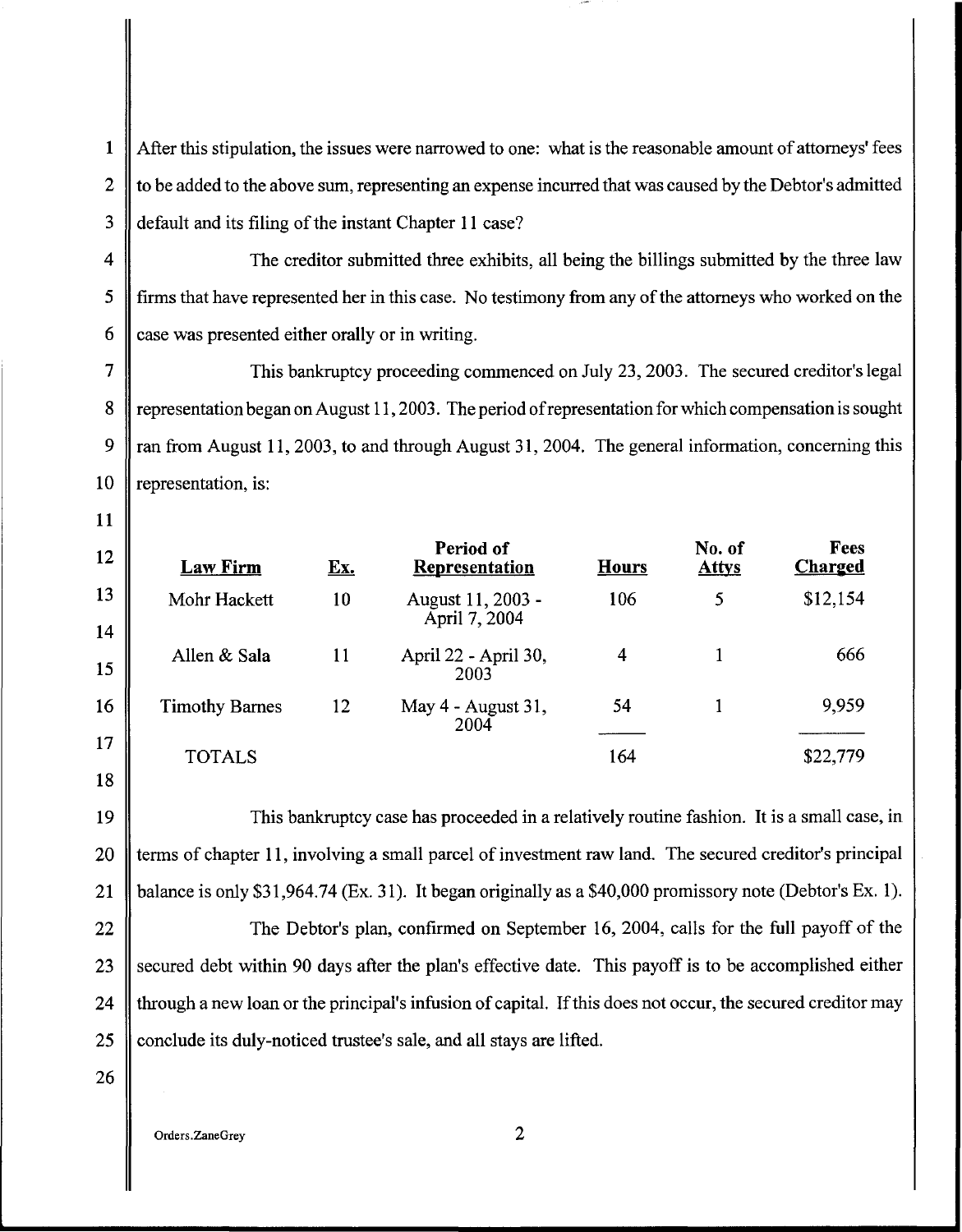| $\mathbf{1}$   | The plan is not complex in its conception, contains no unorthodox promises, will                                                                          |  |
|----------------|-----------------------------------------------------------------------------------------------------------------------------------------------------------|--|
| $\overline{c}$ | consummate or collapse quickly, has progressed smoothly through the administration, and satisfies its                                                     |  |
| 3              | major creditor within 90 days.                                                                                                                            |  |
| 4              | For some reason, however, this very basic promissory note (and deed of trust) has required                                                                |  |
| 5              | the parties to engage in an inordinate amount of tussling, "fact gathering," and posturing. Perhaps this                                                  |  |
| 6              | was due to a collateral history between the parties, but such events do not necessarily impact this court's                                               |  |
| 7              | decision on what amount of attorneys' fees for protection and collection of this promissory note are                                                      |  |
| 8              | "reasonable."                                                                                                                                             |  |
| 9              |                                                                                                                                                           |  |
| 10             | <b>B. THE LAW</b>                                                                                                                                         |  |
| 11             |                                                                                                                                                           |  |
| 12             | The Bankruptcy Code, 11 U.S.C. $\S$ 506(b), requires a court to consider, when measuring                                                                  |  |
| 13             | the amount of a secured claim, what is a reasonable attorneys' fee. The statute provides:                                                                 |  |
| 14             | Sec. 506. Determination of secured status.                                                                                                                |  |
| 15             | ***                                                                                                                                                       |  |
| 16             |                                                                                                                                                           |  |
| 17             | (b) To the extent that an allowed secured claim is secured by property the<br>value of which, after any recovery under subsection (c) of this section, is |  |
| 18             | greater than the amount of such claim, there shall be allowed to the holder<br>of such claim, interest on such claim, and any reasonable fees, costs, or  |  |
| 19             | charges provided for under the agreement under which such claim arose.                                                                                    |  |
| 20             | More than almost any other proceeding in bankruptcy, a decision on an attorneys' fee                                                                      |  |
| 21             | request rests within the sound discretion of the trial judge. Courts, in looking at the reasonableness of                                                 |  |
| 22             | an attorneys' fee claim in a bankruptcy proceeding, have stated that it is "inherently unreasonable" to                                                   |  |
| 23             | incur fees that are not cost-justified either by the economics of the situation or as necessary to preserve                                               |  |
| 24             | the particular party's interest in light of the legal issues involved. See, e.g., In re Wonder Corporation                                                |  |
| 25             | of America, 72 B.R. 580, 588 (Bankr. D. Conn. 1987); In re Nicfur-Cruz Realty Corp., 50 B.R. 162, 169                                                     |  |
| 26             | (Bankr. S.D.N.Y. 1985).                                                                                                                                   |  |
|                |                                                                                                                                                           |  |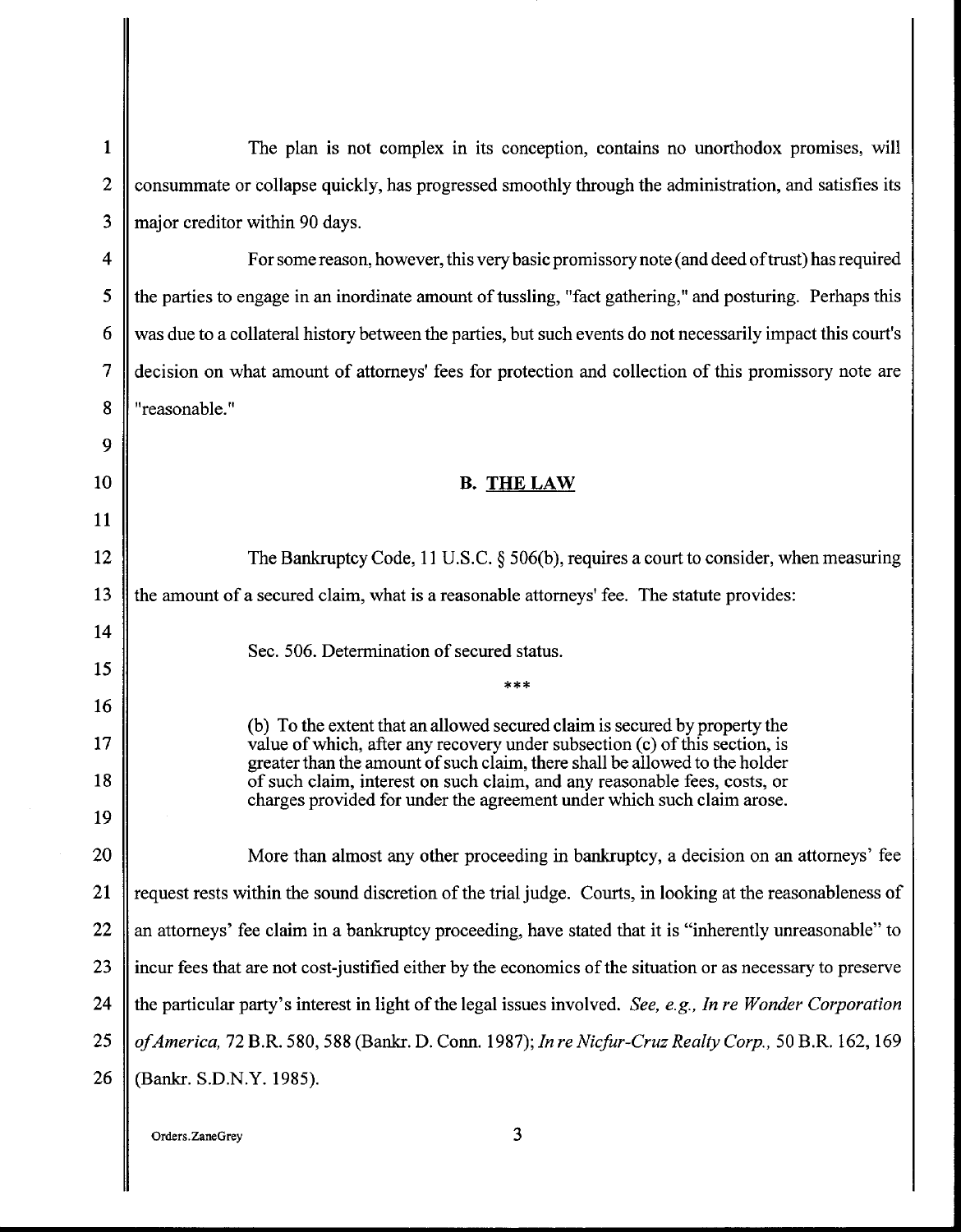| 1            | In measuring reasonableness of fees, numerous judicial philosophies combine to assist a                                                                        |  |  |
|--------------|----------------------------------------------------------------------------------------------------------------------------------------------------------------|--|--|
| $\mathbf{2}$ | court. In addition to a judge's own experience, a court can draw upon the "lodestar" method (lawyer time                                                       |  |  |
| 3            | multiplied by an hourly rate), application of the twelve <i>Johnson</i> factors, <sup>1</sup> and a host of other judicial                                     |  |  |
| 4            | comments upon the subject. See, generally, In re Pettibone Corp., 74 B.R. 293 (Bankr. N.D.Ill. 1987).                                                          |  |  |
| 5            | A case, which is generally cited for setting forth "twelve rubics" for a trial court to                                                                        |  |  |
| 6            | consider, in its determination of what constitutes a reasonable fee, is Johnson v. Georgia Highway                                                             |  |  |
| 7            | Express, Inc., 488 F.2d 714 (5th Cir. 1974). Those twelve factors, however, are not "self-actuating:                                                           |  |  |
| 8            | simply to articulate those twelve factors  does not itself conjure up a reasonable dollar figure in the                                                        |  |  |
| 9            | mind of the district judge." In re Jensen-Farley Pictures, Inc., 47 B.R. 557 (Bankr. Utah 1985) (quoting                                                       |  |  |
| 10           | from In re Casco Bay Lines, 25 B.R. at 754). As Judge Allen noted in Jensen-Farley:                                                                            |  |  |
| 11           | In general, the statutory factors under Section 330 and the Johnson factors                                                                                    |  |  |
| 12           | consist of three components: (1) the quantity factor, comprised of<br>documented time at customary billing rates; (2) the quality factor,                      |  |  |
| 13           | comprised of the competency of the representation, taking into account the<br>novelty and difficulty of the issues presented, the skill required, the time     |  |  |
| 14           | constraints, and the personal qualifications of the applicant; and (3) the<br>result factor, comprised of the actual results achieved in the case.             |  |  |
| 15           | Id. at 587.                                                                                                                                                    |  |  |
| 16           | In the case of In re Casco Bay Lines, Inc., 25 B.R. 747 (Bankr. 1st Cir. 1982), the                                                                            |  |  |
| 17           | Bankruptcy Appellate Panel for the First Circuit stated that a court's initial approach, in determining a                                                      |  |  |
| 18           | reasonable fee, is to multiply the number of hours reasonably expended on the case by a reasonable                                                             |  |  |
| 19           | hourly rate. This is known as the "lodestar fee setting approach." However, as the Casco Bay Lines                                                             |  |  |
| 20           | court stated, it is the quality of representation and the results that are most significant in determining the                                                 |  |  |
| 21           | amount of the fee:                                                                                                                                             |  |  |
| 22           | It is under the heading "quality of representation" that a bankruptcy court<br>should particularly consider the results of the attorney's participation in the |  |  |
| 23           | bankruptcy proceeding, and the benefit to the estate to see if circumstances<br>warranted adjustment of the lodestar figure. Where an attorney's services      |  |  |
| 24           | have produced particularly exceptional benefits for the estates, an upward<br>adjustment of the lodestar may be warranted to compensate for an hourly          |  |  |
| 25           |                                                                                                                                                                |  |  |
| 26           | 1<br>Johnson v. Georgia Highway Express, 488 F.2d 714 (5 <sup>th</sup> Cir. 1974).                                                                             |  |  |
|              | $\overline{4}$<br>Orders.ZaneGrey                                                                                                                              |  |  |
|              |                                                                                                                                                                |  |  |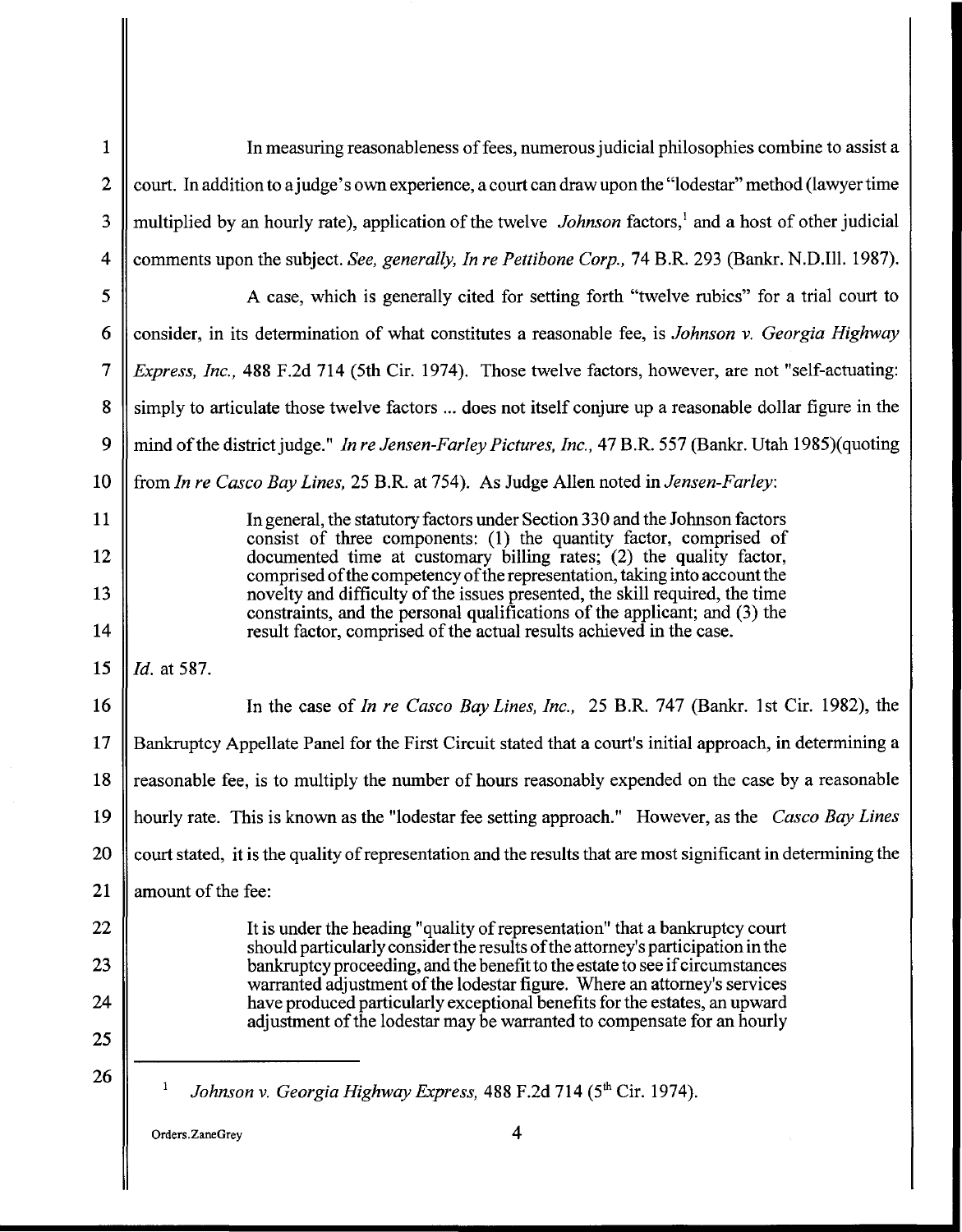| $\mathbf{1}$     | rate that turned out to be overly conservative. Similarly, if a high-priced                                                                                                                                                                                                                                                             |  |  |
|------------------|-----------------------------------------------------------------------------------------------------------------------------------------------------------------------------------------------------------------------------------------------------------------------------------------------------------------------------------------|--|--|
| $\boldsymbol{2}$ | attorney performs at a competent but undistinguished manner, a decrease<br>in the hourly rate would be warranted.                                                                                                                                                                                                                       |  |  |
| 3                | Id. at 756.                                                                                                                                                                                                                                                                                                                             |  |  |
| 4                | The trial court has discretion in awarding what it considers to be a reasonable fee. A                                                                                                                                                                                                                                                  |  |  |
| 5                | court's discretion "means a sound discretion  exercised not arbitrarily or willfully, but with regard to                                                                                                                                                                                                                                |  |  |
| 6                | what is right and equitable under the circumstances and the law, and directed by the reason and                                                                                                                                                                                                                                         |  |  |
| $\overline{7}$   | conscience of the judge to a just result." In re AWECO, Inc., 725 F.2d 293, 298 (5th Cir. 1984) (review                                                                                                                                                                                                                                 |  |  |
| 8                | of bankruptcy approval of a compromise application).                                                                                                                                                                                                                                                                                    |  |  |
| 9                | The First Circuit said in <i>Boston and Maine Corp. v. Moore, 776 F.2d 2, 9 (1st Cir. 1985)</i> :                                                                                                                                                                                                                                       |  |  |
| 10               |                                                                                                                                                                                                                                                                                                                                         |  |  |
| 11               | To determine the number of hours "reasonably" spent, as well as in setting<br>a "reasonable" hourly rate, a court must review the work to see whether<br>"counsel substantially exceeded the bounds of reasonable effort,"  and<br>should dis-allow hours that were "duplicative, unproductive, excessive, or<br>otherwise unnecessary. |  |  |
| 12               |                                                                                                                                                                                                                                                                                                                                         |  |  |
| 13               |                                                                                                                                                                                                                                                                                                                                         |  |  |
| 14               | These general principles are applicable when a secured creditor seeks to charge its                                                                                                                                                                                                                                                     |  |  |
| 15               | expenses against its debtor, and when it relies on its contract and $\S$ 506(b).                                                                                                                                                                                                                                                        |  |  |
| 16               | Here, Ms. Irwin, a fully-secured creditor in first lien position on the Debtor's principal                                                                                                                                                                                                                                              |  |  |
| 17               | asset, has claimed \$22,779 for fees associated with the protection of her interest. The Debtor disputes                                                                                                                                                                                                                                |  |  |
| 18               | these amounts. This being the case, the court must determine if the fees and costs are reasonable, in order                                                                                                                                                                                                                             |  |  |
| 19               | to be allowed as part of the creditor's secured claim. 11 U.S.C. $\S$ 506(a).                                                                                                                                                                                                                                                           |  |  |
| 20               | In In re Masnorth Corp., 36 B.R. 335, 339 (Bankr. N.D. Ga. 1984), the Court bluntly                                                                                                                                                                                                                                                     |  |  |
| 21               | noted:                                                                                                                                                                                                                                                                                                                                  |  |  |
| 22               | While Midland [the secured creditor] is free to assert all bona fide claims                                                                                                                                                                                                                                                             |  |  |
| 23               | before the Bankruptcy Court, Midland is not necessarily entitled to saddle<br>the debtor with all the attorney's fees and expenses incurred so as to                                                                                                                                                                                    |  |  |
| 24               | impede the debtor's ability to reorganize.                                                                                                                                                                                                                                                                                              |  |  |
| 25               | Ms. Irwin is a fully secured creditor whose current delinquencies will be cured and fully paid under the                                                                                                                                                                                                                                |  |  |
| 26               | plan of reorganization. The plan provides for payment of the full amount of the debt, as well as the                                                                                                                                                                                                                                    |  |  |
|                  |                                                                                                                                                                                                                                                                                                                                         |  |  |
|                  | 5<br>Orders.ZaneGrey                                                                                                                                                                                                                                                                                                                    |  |  |
|                  |                                                                                                                                                                                                                                                                                                                                         |  |  |

 $\overline{\phantom{a}}$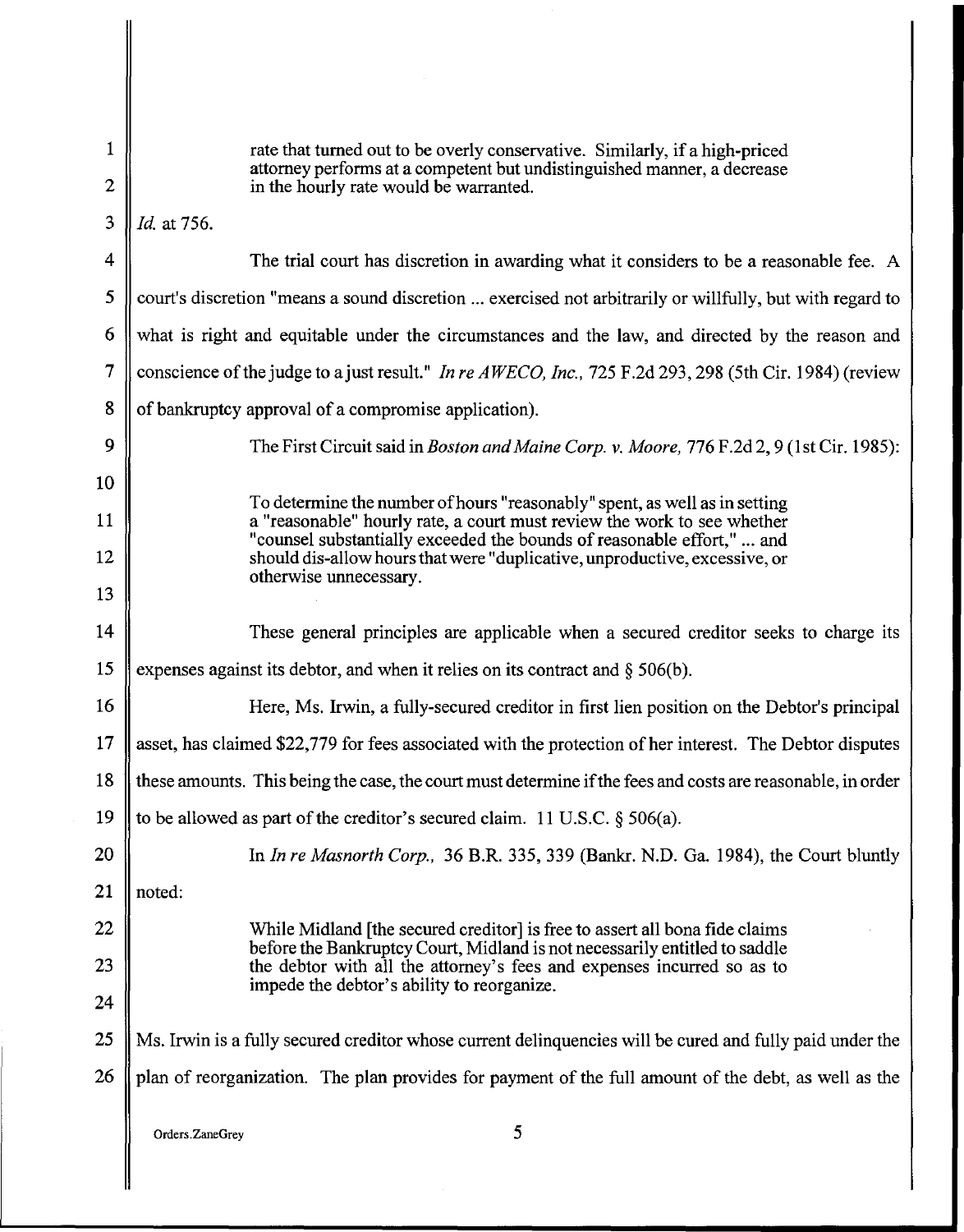1 claimed attorneys' fees and costs, the latter being subject to the determination of this court as to their 2 || reasonableness.

## 4 C. AN ANALYTICAL LOOK AT THE ATTORNEYS' FEES

6 Considerations of fairness, results obtained, difficulties encountered, novelty of issues 7 presented, and time and experience of those involved must all be weighed.

10

8

3

5

## 9 || 1. Mohr Hackett Time Breakdown

11 The billing records, submitted by the Mohr Hackett firm to the secured creditor, were 12 admitted as Irwin Ex. 10. The total hours added up to 106, but the time sheets totaled only 78.6 of billed 13 time and 7.8 of "no charge" or unbilled time. Those two figures add up to 86.4 hours, thus leaving a gap 14  $\parallel$  of 20.4 hours unaccounted for. The court's review of Ex. 10 also revealed that certain gaps exist in the 15 chronological data, indicating that some pages may have been omitted from the exhibit.

16 || No attorneys for Mohr Hackett testified as to why it was necessary to expend 106 hours 17 on what essentially amounted to nothing more than calculating interest on a \$31,964.74 principal balance, 18 adding taxes thereto, monitoring the bankruptcy case, and negotiating a method for the payoff of this 19 senior lien. In general, it appears that the work expended by the firm far exceeded what was reasonably 20 || necessary to accomplish such a relatively simple task. The case was internally overworked, and to now 21 || attempt to charge to the Debtor, under this note, with Mohr Hackett's billed fees of \$12,154 is 22 || unreasonable.

23 As best as the court was able to decipher, the Mohr Hackett time breaks down into the

24  $\parallel$  following categories:

25 26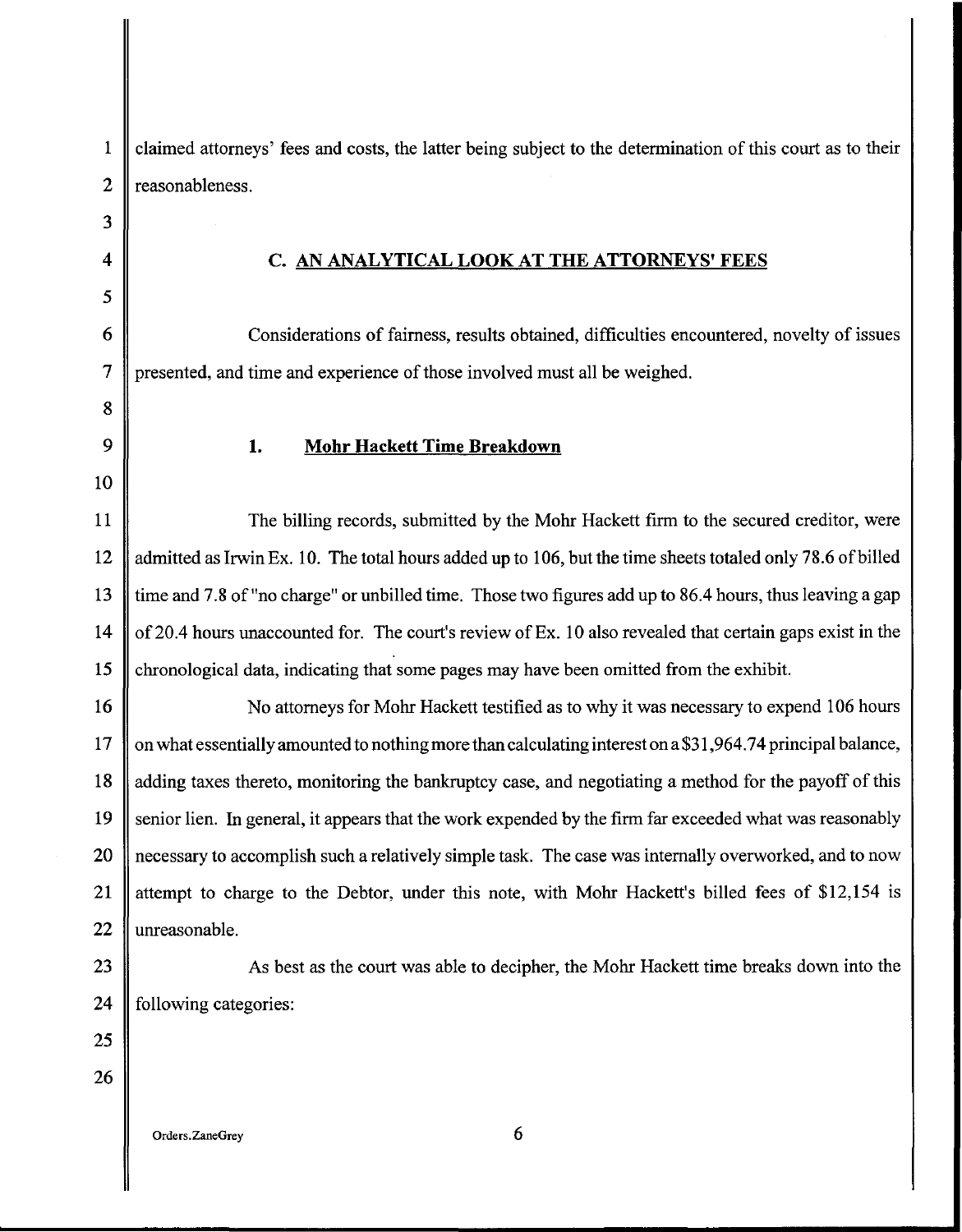| $\mathbf{1}$<br>$\boldsymbol{2}$ | $\mathbf{1}$                                                                                           | Client interviews; discussions with client; letters or<br>memos to client                                                         | 8.1  |
|----------------------------------|--------------------------------------------------------------------------------------------------------|-----------------------------------------------------------------------------------------------------------------------------------|------|
|                                  | $\overline{2}$                                                                                         | Fact gathering                                                                                                                    | 7.2  |
| 3                                | 3                                                                                                      | Strategy and planning                                                                                                             | 2.3  |
| 4                                | 4                                                                                                      | Drafting own pleadings                                                                                                            | 11.1 |
| 5                                | 5                                                                                                      | Reviewing others' pleadings and filings                                                                                           | 3.2  |
| 6                                | 6                                                                                                      | Legal research                                                                                                                    | 4.3  |
| 7                                | 7                                                                                                      | Stay relief pleadings                                                                                                             | 7.3  |
| 8                                | 8                                                                                                      | Preparation for, attendance at, strategic planning<br>about, and reports re the $\S$ 341 meeting                                  | 5.6  |
| 9<br>10                          | 9                                                                                                      | Discussions/correspondence re conducting a new<br>trustee's sale                                                                  | 2.2  |
| 11                               | 10                                                                                                     | Preparation for, attendance at, strategic planning<br>about, and reports regarding the court-initiated case<br>management meeting | 5.9  |
| 12<br>13                         | 11                                                                                                     | Research, discussions, and analysis concerning<br>interest issue (simple or compound)                                             | 9.0  |
| 14                               | 12                                                                                                     | Continuance of existing trustee's sale                                                                                            | 0.3  |
| 15                               | 13                                                                                                     | Holbrook trial against Rhoten (non-bankruptcy<br>issues)                                                                          | 1.9  |
| 16                               | 14                                                                                                     | Review letters from others                                                                                                        | 0.5  |
| 17                               | 15                                                                                                     | Preparation of Ulrich affidavit                                                                                                   | 3.0  |
| 18                               | 16                                                                                                     | Calculations re note payoff                                                                                                       | 2.6  |
| 19                               | 17                                                                                                     | Letters to or conferences with adverse parties                                                                                    | 4.1  |
| 20                               |                                                                                                        |                                                                                                                                   |      |
|                                  |                                                                                                        | Client interviews, fact gathering, strategy, and planning accounted for 17.6 hours. In a                                          |      |
| 21                               | note and deed of trust case, this phase should have consumed, at most, 5.0 hours. (Items 1, 2, and 3.) |                                                                                                                                   |      |
| 22                               |                                                                                                        |                                                                                                                                   |      |
| 23                               | Drafting pleadings, a stay relief motion and a response to the $\S$ 506 motion, apparently             |                                                                                                                                   |      |
| 24                               | consumed 22.7 hours (Items 4, 6, and 7). This was also extremely high. About 4.0 hours for this work   |                                                                                                                                   |      |
| 25                               | would be reasonable.                                                                                   |                                                                                                                                   |      |
| 26                               |                                                                                                        |                                                                                                                                   |      |
|                                  |                                                                                                        |                                                                                                                                   |      |
|                                  | Orders.ZaneGrey                                                                                        | $\overline{\mathcal{L}}$                                                                                                          |      |

ll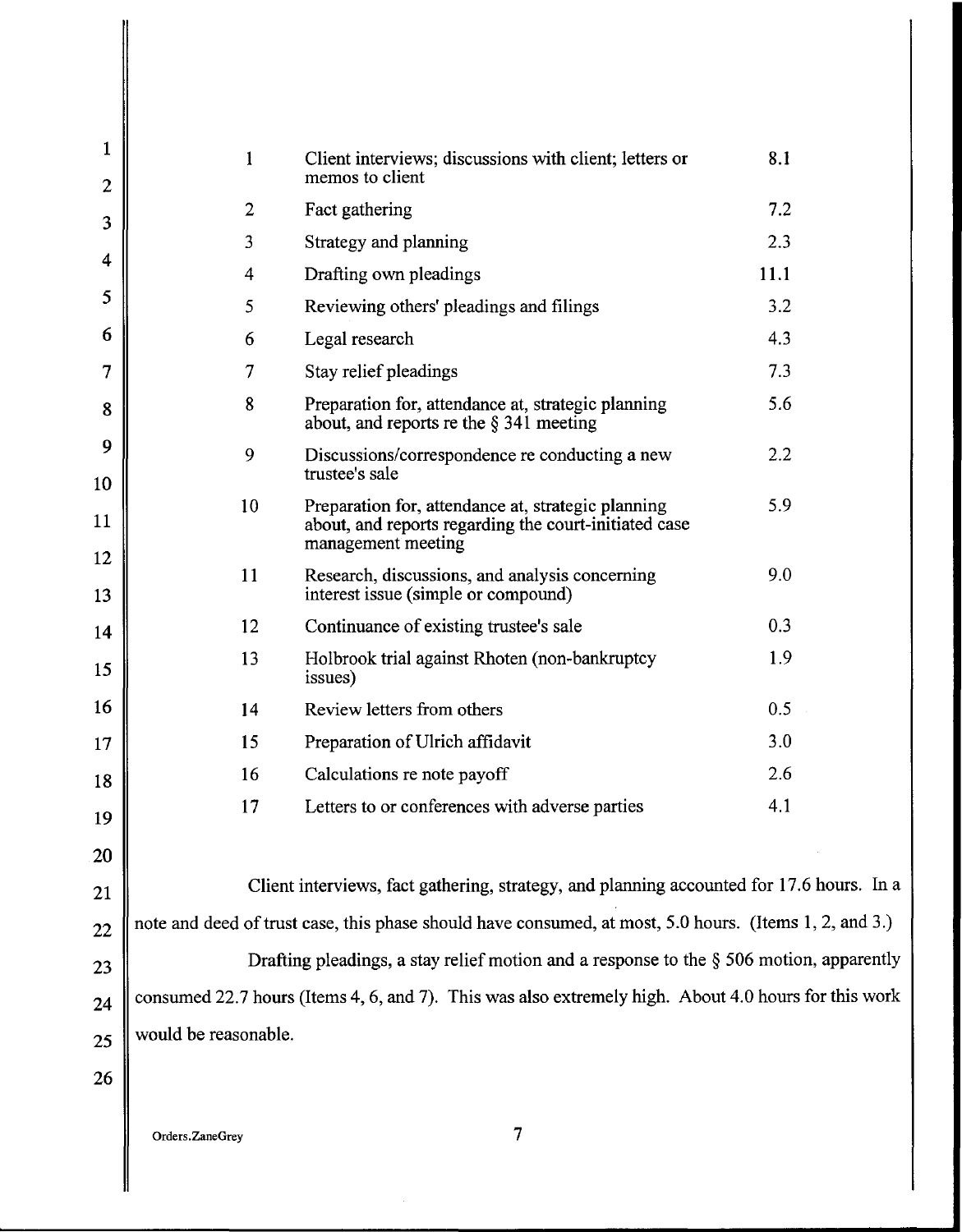**1** Consuming 5.6 hours to "strategize" for attendance at a§ 341(a) meeting and another 5.9 2 hours for attending a court-initiated case management hearing was a needless waste of time and money. 3 Neither matter was a contested proceeding. Each matter should have taken one hour apiece, for a total **4** of2.0 hours. (Items 8 and 10.)

5 Discussions and correspondence concerning the selection and commencement of a new 6 If trustee's sale, when one was already in process, was similarly a needless waste of time (Item 9). Thus, 7 the 2.2 hours associated with that task will not be assessed against the Debtor. Discussion concerning 8 the continuance of the existing trustee's sale (Item 12) of 0.3 is reasonable, as trustee's sales may be 9 continued from time to time without violating the automatic stay. *See In re Roach,* 660 F.2d 1316 (9th 10 Cir. 1981).

11 || One of the principal bones of contention, throughout this case, was whether the promissory 12 note (Debtor's Ex. **1)** bore interest at a simple or compounded rate. On this legal research, the firm billed 13 || 9.0 hours, which included numerous discussions and analyses between attorneys and client. The court 14 || notes that about half an hour worth of research by a brand new attorney would have quickly revealed that, 15 in the absence of a specific provision in the note concerning compounding, a note bears interest only at 16 the simple rate. *See, e.g., Mastro v. Witt,* 39 F.3d 238 (9th Cir. 1994); *Nation v. WD.E. Elec. Co.,* 454 17 Mich. 489,563 N.W. 2d 233 (1997); *Lincoln Lumber Co. v. Fowler,* 248 Neb. 221, 553 N.W. 2d 898 18 (1995); *Campbell v. Lake Terrace, Inc.,* **111** Nev. 1329,905 P. 2d 163 (1995); *Stovall v. Illinois Central*  19 *GulfR. Co.,* 722 F.2d 190 (5th Cir. 1984) (called into doubt on other grounds by statute as stated in, 20 *Preferred Risk Mut. Ins. Co. v. Johnson,* 1998 WL 854680 (Miss. 1998). This issue is far from novel, 21 and is a well-settled principle. Thus, for this task, the court will allow 1.0 hour. (Item **11.)** 

22 ||<br>The court notes that Mohr Hackett spent 1.9 hours discussing matters concerning the 23 Irwins' claim in Navajo County Court over an alleged conversion of property against Craig Rhoten 24 (Item 13). That matter was unrelated to the note issues, and will be disallowed in its entirety.

26

25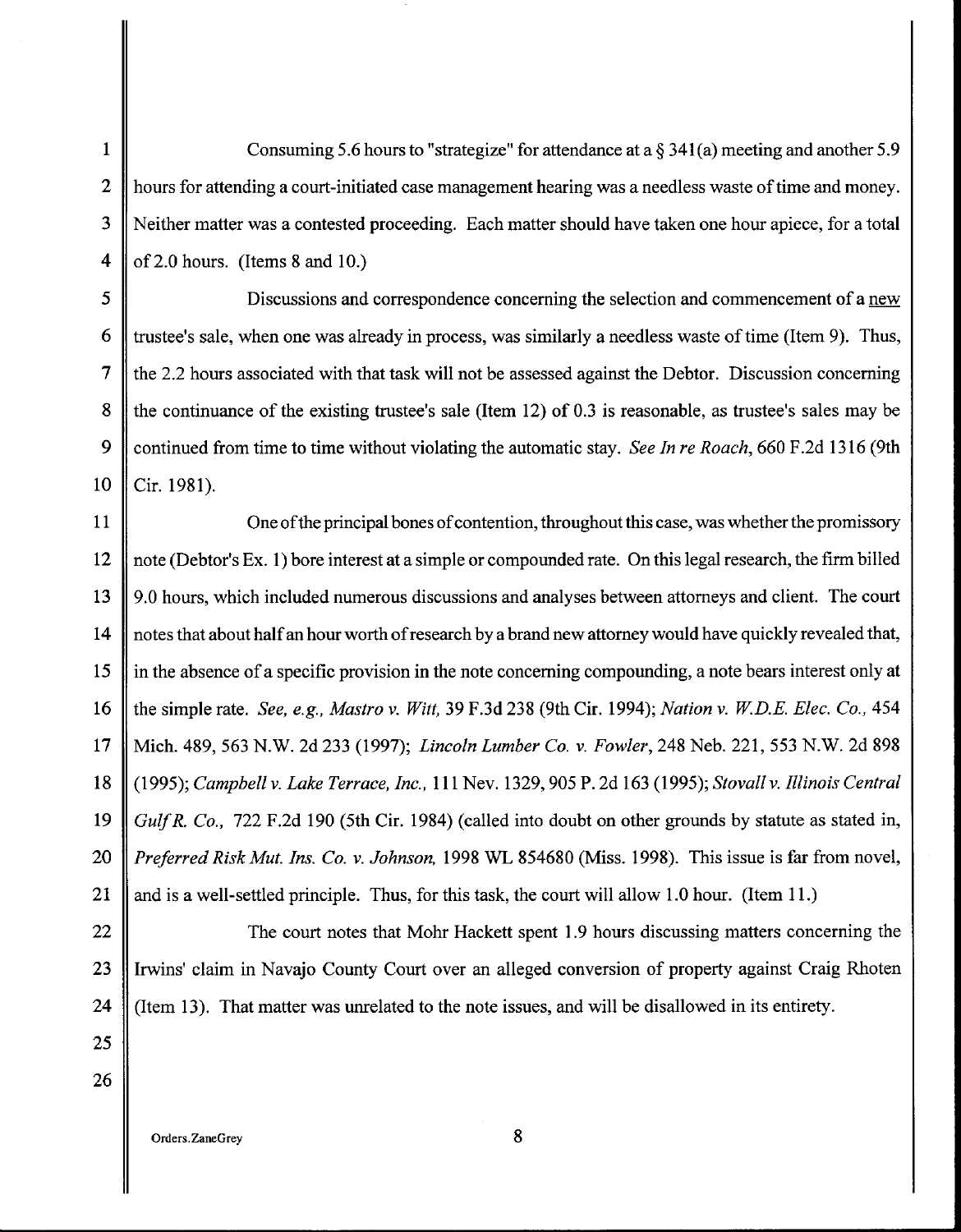1 Conferences with the opposing party's counsel and correspondence concerning ongoing 2 || matters appeared to take about 4.6 hours (Items 14 and 17). This amount of time appears reasonable, and 3 || will be allowed.

4 Calculation of the note's payoff took 2.6 hours. Had simple interest been calculated 5 initially, as it should have been, and taxes and foreclosure fees added, this job should have taken about 6 one hour. (Item 16.)

7 The review of pleadings filed by others (Item 5) took 3.2 hours, while preparation of the 8 Ulrich affidavit (Item 16) took 3.0 hours. The court feels that allowing 3.0 for both of these items is 9 generous. Thus, 3.0 will be allowed, giving secured creditor's counsel the benefit of the doubt.

10 Thus, the Mohr Hackett firm should have reasonably spent 20.9 hours, rounded to 21, 11 instead of the 106 hours billed to the secured creditor. It appears that the attorney in charge of this case 12 was Kevin C. McCoy. His rate was \$150 per hour. Mr. McCoy spent the vast bulk of the time on this 13 || matter.

14 **Based on the evidence presented, and the court's familiarity with this case, the court** 15 concludes that the Mohr Hackett portion of the bill to be charged to the Debtor should be 21.0 hours at 16 | \$150 per hour, for a total of \$3,150.

18 2. **Allen & Sala Time Breakdown** 

20 || In April 2004, Mr. McCoy left Mohr Hackett and moved the file to Allen & Sala. From 21 that location, he only sent one bill, Irwin's Exhibit 11. In that one month, he billed 3.8 hours to the Irwin 22 **f** file. The only significant thing accomplished was to appear at a preliminary hearing on Ms. Irwin's 23 motion for stay relief, at which he did not prevail. The balance of the month was spent in discussions 24 | with adverse counsel and in updating his clients. The court will allow 2.0 hours at \$150, or \$300 for 25  $\parallel$  these efforts.

26

17

19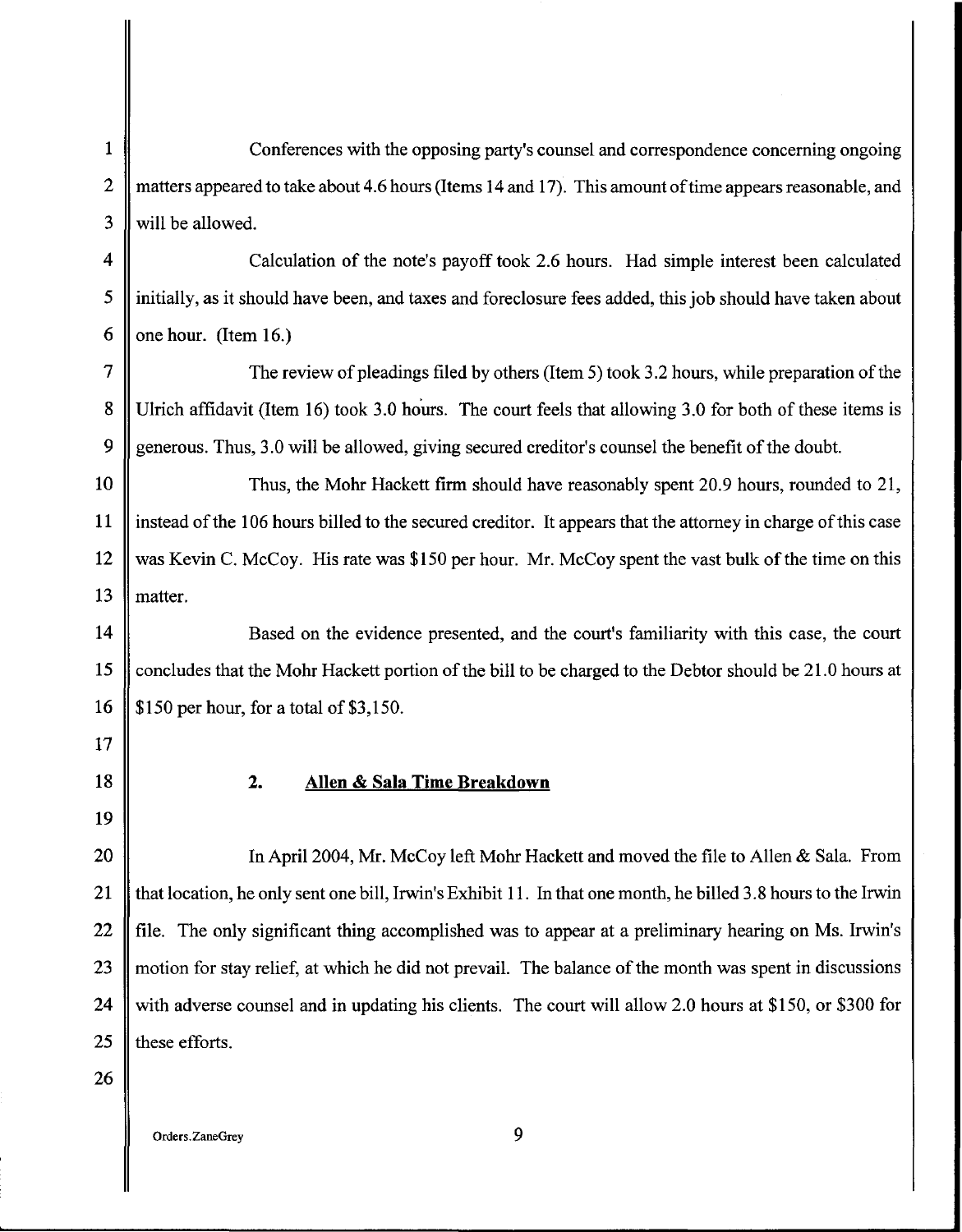## 3. **Timothy H. Barnes Time Breakdown**

**1** 

 $\mathsf{I}$ 

 $\frac{1}{2}$  .

 $\overline{\phantom{a}}$ 

| $\overline{2}$ |                                                                                                                        |  |  |
|----------------|------------------------------------------------------------------------------------------------------------------------|--|--|
| 3              | Apparently, at the end of April 2004, Mr. McCoy was relieved by Ms. Irwin of his                                       |  |  |
| 4              | responsibilities as counsel. In his place, Timothy H. Barnes became substitute counsel.                                |  |  |
| 5              | Mr. Barnes, through August 31, 2004, spent 54 hours on the Irwin matters, and has                                      |  |  |
| 6              | generated a bill to the Irwins of \$9,959. (Irwin Ex. 12.)                                                             |  |  |
| 7              | First, it should be pointed out that the court is acutely aware of how a lawyer, new to a                              |  |  |
| 8              | case, must attempt to ascertain what went on before his involvement, review files, re-collect data, and                |  |  |
| 9              | do whatever is required to bring himself up to date on a case with a long history. However, as necessary               |  |  |
| 10             | as that effort may be, such effort is not chargeable to the adverse party. It is not within the adverse party's        |  |  |
| 11             | control that prior counsel did such an unproductive job that eventually his clients sought to relieve him.             |  |  |
| 12             | Therefore, Mr. Barnes' efforts, necessary to familiarize himself with the case, are not compensable as                 |  |  |
| 13             | "reasonable attorneys' fees." That cost must be borne entirely by the secured creditor.                                |  |  |
| 14             | Mr. Barnes' compensable time is related only to a review of reasonableness after assuming                              |  |  |
| 15             | that he was completely current and "up to speed" on the matters as they existed on May 4, 2004, his first              |  |  |
| 16             | day on the job.                                                                                                        |  |  |
| 17             | Mr. Barnes did not testify or explain his daily billings, but submitted them for the court's                           |  |  |
| 18             | review. (Exhibit 12.) Accordingly, as with the Mohr Hackett billings, the court has completely and                     |  |  |
| 19             | carefully reviewed them, and breaks the Barnes' work into the following general categories of time:                    |  |  |
| 20             |                                                                                                                        |  |  |
| 21             | 26.9<br>Duplication of Effort or Excessive Time: Review<br>$\mathbf{A}$                                                |  |  |
| 22             | existing files, pleadings, and statutes; legal research and<br>discussions re interest issues; substitution of counsel |  |  |
| 23             | pleadings; strategy; conferences with client re file<br>review; obtaining files from, and conferences with,            |  |  |
| 24             | previous attorneys re update on case; fact-gathering;<br>discussions re non-promissory note issues concerning          |  |  |
| 25             | Navajo County lawsuit; other unrelated matters (i.e.,<br>sale of Scottsdale property, removal action); and             |  |  |
| 26             | calculation of balance due.                                                                                            |  |  |
|                | 10<br>Orders.ZaneGrey                                                                                                  |  |  |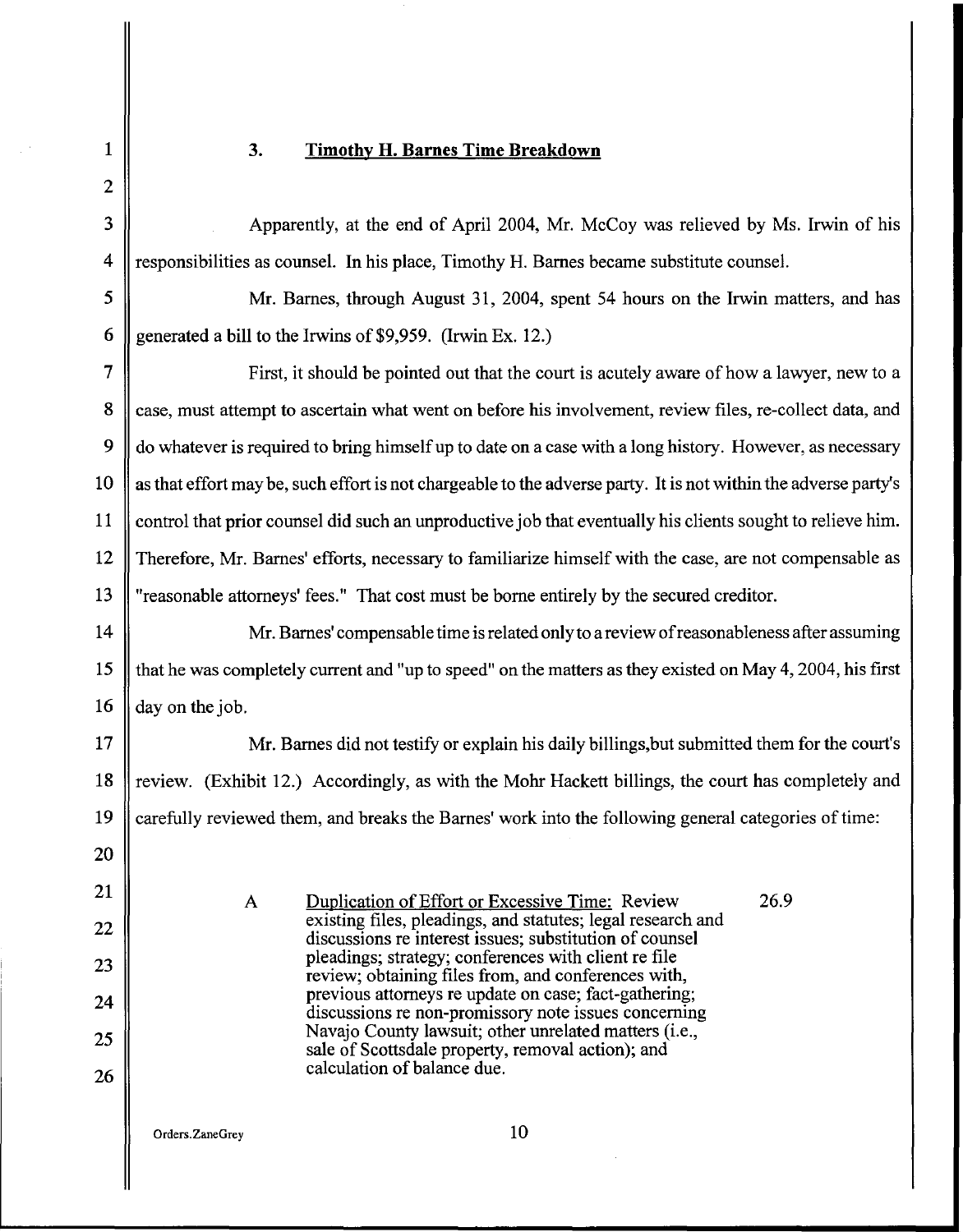| В | Motion to Dismiss: Conferences with client; strategy<br>and planning; research and preparation of pleadings;<br>correspondence with client.                                                    | 18.2 |
|---|------------------------------------------------------------------------------------------------------------------------------------------------------------------------------------------------|------|
| C | Monitor and review ongoing court proceedings and<br>court appearances as needed (exclusivity); planning for<br>other court activity (i.e., 2004 examination); disclosure<br>statement and plan | 3.6  |
|   | Conferences and correspondence with opposing counsel<br>re ongoing matters, including settlement issues;<br>depositions; communication; and preparation.                                       | 55   |
| F | Conferences with client re future strategy.                                                                                                                                                    |      |

9 10 above. It must also be emphasized that Exhibit 12 was submitted on the billings only, and no person The court will now discuss its reasoning concerning each of the five subcategories listed 11 offered testimony as to how each "lumped" entry was broken down, or the need for such services. 12 Consequently, the court carefully reviewed each item and made its own assessment of the time associated 13 with each sub-entry, in order to arrive at the time estimates set forth above.

14 As for Item A, which the court considers excessive or duplication of effort, the court again 15 notes that while it was the secured creditor's choice and right to change counsel mid-stream, it is 16 unreasonable to charge the Debtor, under the promissory note's attorneys' fees clause, with such 17 duplication of effort. The secured creditor must bear all of that load. Consequently, all26.9 hours in that 18 category will be disallowed.

19 Item B concerns the 18.2 hours devoted to the preparation of a motion to dismiss. While 20 If the strategy had tangential merit, the time spent was excessive. The law in this area is now well-21 developed, in both this Circuit and in the treatises. An experienced practitioner such as Mr. Barnes 22 Should have devoted no more than 4.0 hours for all aspects of this motion, once he had brought himself 23  $\parallel$  up to speed as to the background. Thus, 4.0 hours will be allowed for this effort.

24  $\parallel$  As for Item C, the court believes that the matters recited therein should not reasonably 25 have consumed more than 2.5 hours. Thus, only that amount will be allowed.

26

1

2

3

4

5

6

7

8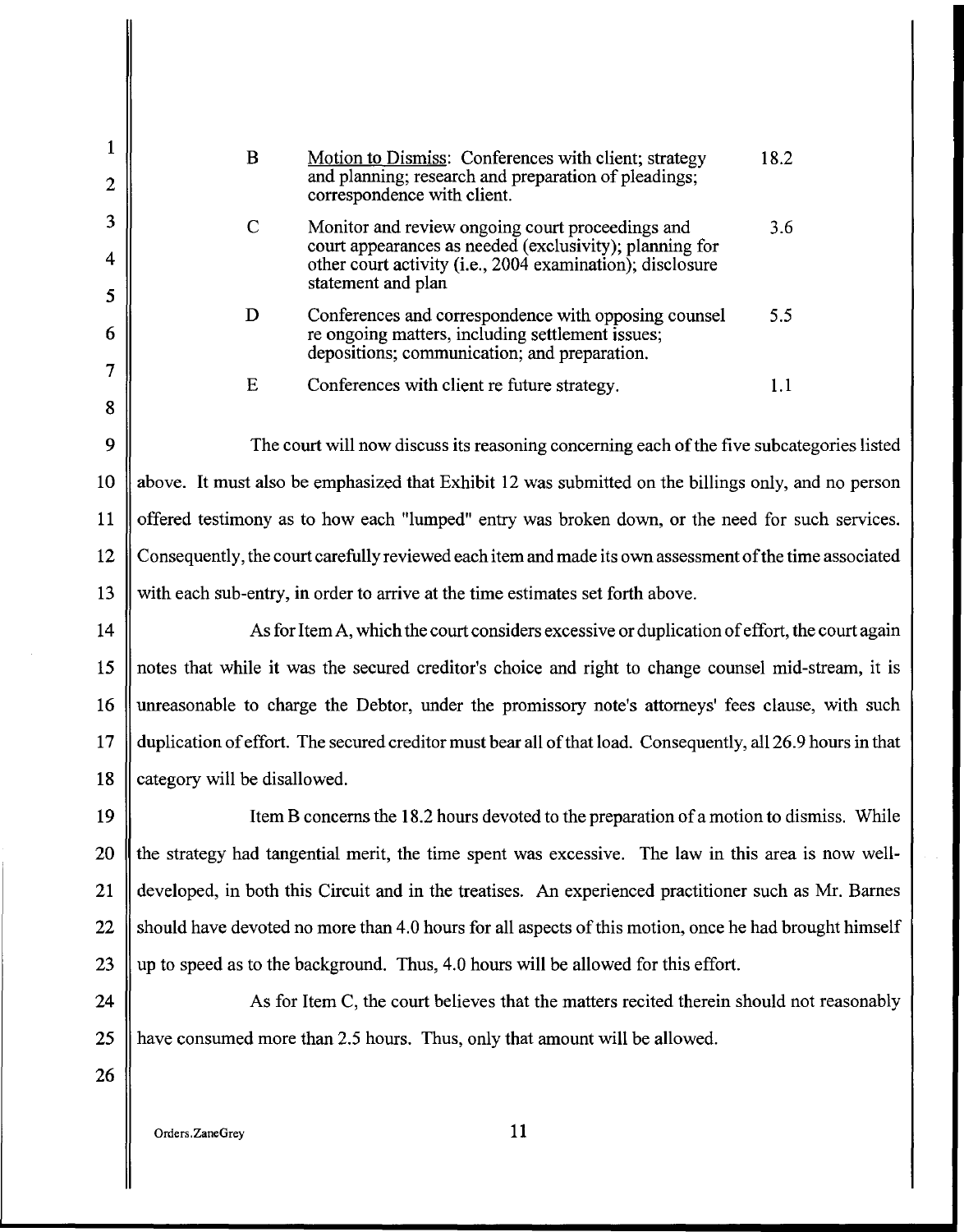1 Communications with opposing counsel concerning the bankruptcy issues should have 2  $\parallel$  taken about half the time, and, therefore, the court will allow 2.8 hours for those endeavors. (Item D.) 3 Finally, while noting that the last category is probably also overlapped and included, to 4 some degree, in the above categories, the court will nonetheless allow 1.1 hours for these client  $5 \parallel$  communications. (Item E.) 6  $\parallel$  Thus, Mr. Barnes will be allowed 10.4 hours at his hourly rate of \$210 per hour, for a total 7 | amount of \$2,184.<sup>2</sup> 8 9 10 D. GENERAL COMMENTS. FINDINGS. AND CONCLUSIONS 11 || On balance, and looking at the case in its overall proportion, the court finds and concludes 12 that the total creditor's bill, sought to be charged to the Debtor, is unreasonably high. This is not to say 13 that the work was not done, but it appears to be excessive for the work that actually had to be done, and 14  $\parallel$  the time it should have taken to do it. 15 In this case, the court finds that the issues were neither complex nor novel. Indeed, they 16 were quite routine. The court cannot accept that such efforts - for a secured creditor's single-minded 17 purpose of either gaining stay relief, or confirmation or denial of a reorganization plan providing for its 18 payoff, would cost almost \$23,000. Frankly, the issues and intensity of this case did not rise to such 19 level. The creditor overworked the case beyond the boundaries of fairness. 20 The court appreciates the creditor's need for specialized bankruptcy assistance, and is 21 Sensitive to it. However, considering the entire record in this matter, the court is left with the clear 22 || impression that the time spent by the secured creditor's professionals was excessive. Translated into 23  $\parallel$  § 506 terms, then, the charges are not "reasonable." To the extent that a creditor wishes to expend such 24  $\parallel$  resources, that is a business decision, which it is free to make. However, a creditor may not run the 25 26 <sup>2</sup>Mr. Barnes did not present evidence regarding any time devoted to the case after August 31, 2004. Orders. ZaneGrey 12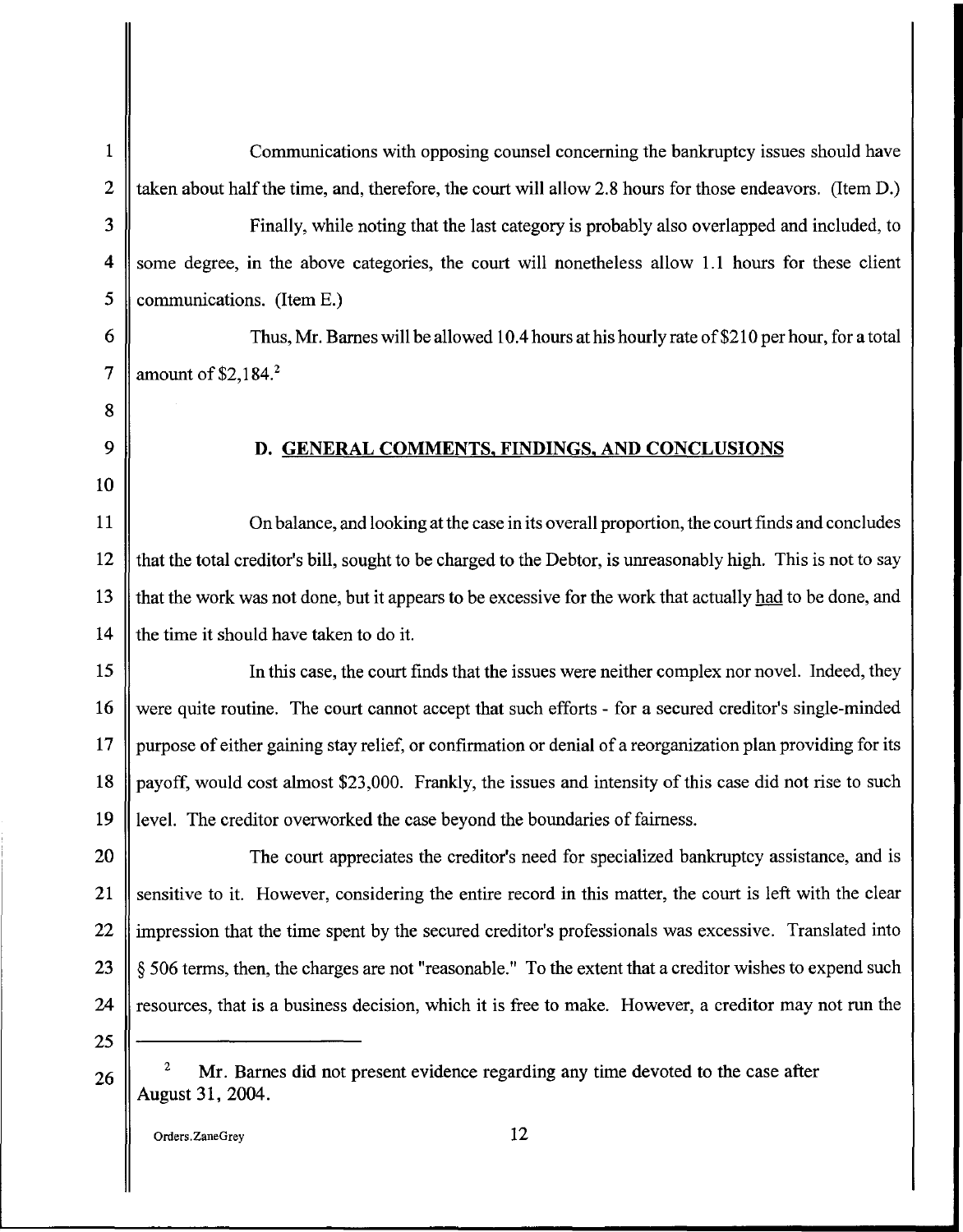| $\mathbf{1}$ |                                                                                              |              | engine at full throttle and expect its borrower to pay the entire fuel bill. For these reasons, the total |
|--------------|----------------------------------------------------------------------------------------------|--------------|-----------------------------------------------------------------------------------------------------------|
| $\mathbf{2}$ | amount of the fee award to Ms. Irwin is \$5,484, which is made up of the following:          |              |                                                                                                           |
| 3            |                                                                                              |              |                                                                                                           |
| 4            | Mohr Hackett                                                                                 | 21.0 hours   | \$3,150 total fees                                                                                        |
| 5            | Allen & Sala                                                                                 | 2.0 hours    | \$150 total fees                                                                                          |
| 6            | Timothy H. Barnes                                                                            | $10.4$ hours | \$2,184 total fees                                                                                        |
| 7            | <b>TOTALS</b>                                                                                | 33.4 hours   | \$5,484 total fees                                                                                        |
| 8            |                                                                                              |              |                                                                                                           |
| 9            |                                                                                              | E. RULING    |                                                                                                           |
| 10           |                                                                                              |              |                                                                                                           |
| 11           | A separate order will be entered that resolves this final issue. If a more complete judgment |              |                                                                                                           |
| 12           |                                                                                              |              | concerning all of the issues is necessary, counsel for the Debtor shall lodge one within ten (10) days.   |
| 13           |                                                                                              |              |                                                                                                           |
| 14           | DATED: October $\frac{1}{1}$ , 2004.                                                         |              |                                                                                                           |
| 15           | In. harlar                                                                                   |              |                                                                                                           |
| 16           | <b>JAMES M. MARLAR</b>                                                                       |              |                                                                                                           |
| 17           | UNITED STATES BANKRUPTCY JUDGE                                                               |              |                                                                                                           |
| 18           |                                                                                              |              |                                                                                                           |
| 19           |                                                                                              |              |                                                                                                           |
| 20           |                                                                                              |              |                                                                                                           |
| 21           |                                                                                              |              |                                                                                                           |
| $22\,$       |                                                                                              |              |                                                                                                           |
| 23           |                                                                                              |              |                                                                                                           |
| 24           |                                                                                              |              |                                                                                                           |
| 25           |                                                                                              |              |                                                                                                           |
| 26           |                                                                                              |              |                                                                                                           |
|              | Orders.ZaneGrey                                                                              | 13           |                                                                                                           |